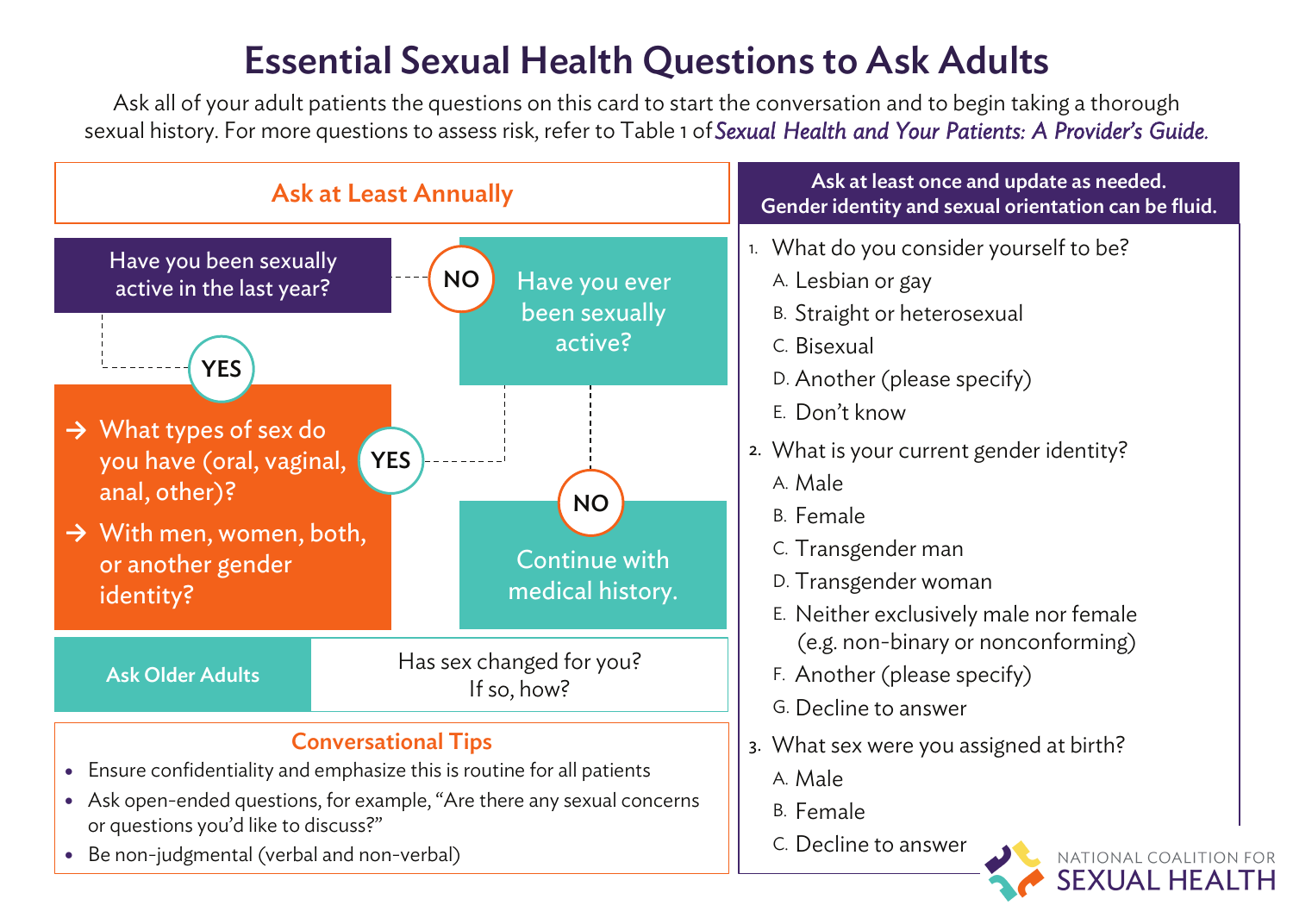## Recommended Preventive Sexual Health Services for Adults

| Service                      | Female         |                |                | Male            |                |                | Transgender    |
|------------------------------|----------------|----------------|----------------|-----------------|----------------|----------------|----------------|
|                              | $18 - 64$      | $65+$          | Pregnant       | $18 - 64$       | $65+$          | <b>MSM</b>     | Individuals    |
| <b>STI Counseling</b>        | $\sqrt{a}$     | $\sqrt{a}$     | $\sqrt{a}$     | $\sqrt{a}$      | $\sqrt{a}$     | $\sqrt{a}$     | $\sqrt{a}$     |
| Contraceptive<br>Counseling  | ✓              |                | ✓              | $\checkmark$    | $\checkmark$   |                | ✓              |
| Cervical Cancer<br>Screening | ✓              |                | ✓              |                 |                |                | $\checkmark$   |
| Chlamydia Screening          | $\checkmark$ c | $\checkmark$   | $\checkmark$ c | $\mathcal{V}$ d |                | $\sqrt{e}$     | $\checkmark$   |
| Gonorrhea Screening          | $\checkmark$ c | $\checkmark$   | $\checkmark$   |                 |                | $\checkmark$ e | ✓              |
| <b>HIV Testing</b>           | $\checkmark$   | $\sqrt{a}$     | $\checkmark$   | $\checkmark$    | $\sqrt{a}$     | $\checkmark$   | ✓              |
| Syphilis Screening           | $\checkmark$ f | $\checkmark$ f | ✓              | $\checkmark$ f  | $\checkmark$   | $\checkmark$   | $\checkmark$ f |
| Hepatitis B Screening        | √g             | $\sqrt{g}$     | ✓              | $\sqrt{g}$      | $\sqrt{g}$     | $\checkmark$   | $\sqrt{g}$     |
| Hepatitis C Screening        | ✓              | $\checkmark$   | ✓              | $\checkmark$    | ✓              | ✓              | ✓              |
| Hepatitis A Vaccine          | $\checkmark$ h | $\checkmark$ h | $\checkmark$ h | $\checkmark$ h  | $\checkmark$ h | $\checkmark$ h | $\checkmark$ h |
| Hepatitis B Vaccine          | $\checkmark$   | $\checkmark$ i | ✓              | $\checkmark$    | $\checkmark$   | ✓              | $\checkmark$   |
| <b>HPV Vaccine</b>           | $\checkmark$   |                |                | $\checkmark$    |                | $\checkmark$   | $\checkmark$   |
| PrEP                         | $\checkmark^*$ | $\checkmark$   | $\checkmark$   | $\checkmark$    | $\checkmark$   | $\checkmark$   | $\checkmark$   |

\* HIV-negative and at substantial risk for HIV infection (sexual partner with HIV, injection drug user, recent STI, high number of sex partners, commercial sex worker, lives in high-prevalence area or network)

- a = At increased risk: inconsistent condom use, multiple partners, current STI or history of STI within a year, or have sex partners within populations with a high prevalence of STIs
- **= Screen male transgender patients who still have a cervix** according to the guidelines for non-transgender females
- $c =$  Sexually active women aged <25; women aged  $\geq$ 25 at increased risk (new sex partner, multiple partners, sex partner with concurrent partners, sex partner who has an STI, inconsistent condom use, previous or coexisting STI, exchanging sex for money or drugs, history of incarceration)
- d = Young adult males in high-prevalence communities or settings
- $e =$  Screen all MSM at least annually on the basis of sexual behavior and anatomic site of exposure (including pharyngeal or rectal testing)
- f = Screen those who are HIV-positive, pregnant, and at increased risk: exchange sex for drugs or money, in high prevalence communities
- $g =$  At risk: HIV-positive, unprotected sex, injection drug users, MSM, family member or sexual partner infected with HBV, born in an HBV-endemic country, born to parents from an HBV-endemic country
- $h =$ Those who wish to be vaccinated or are at-risk: HIV-positive, illicit drug users, people with chronic liver disease, MSM, international travelers, people experiencing homelessness
- i = Recommended for all plus those 60+ at-risk: people who inject drugs or share drug equipment, MSM, family member or sexual partner infected with HBV
- j = Everyone through age 26 years. Some adults aged 27-45 may decide to get the vaccine based on discussions with their clinician if they did not get adequately vaccinated when they were younger.

For more information, visit[: nationalcoalitionforsexualhealth.org](https://nationalcoalitionforsexualhealth.org/)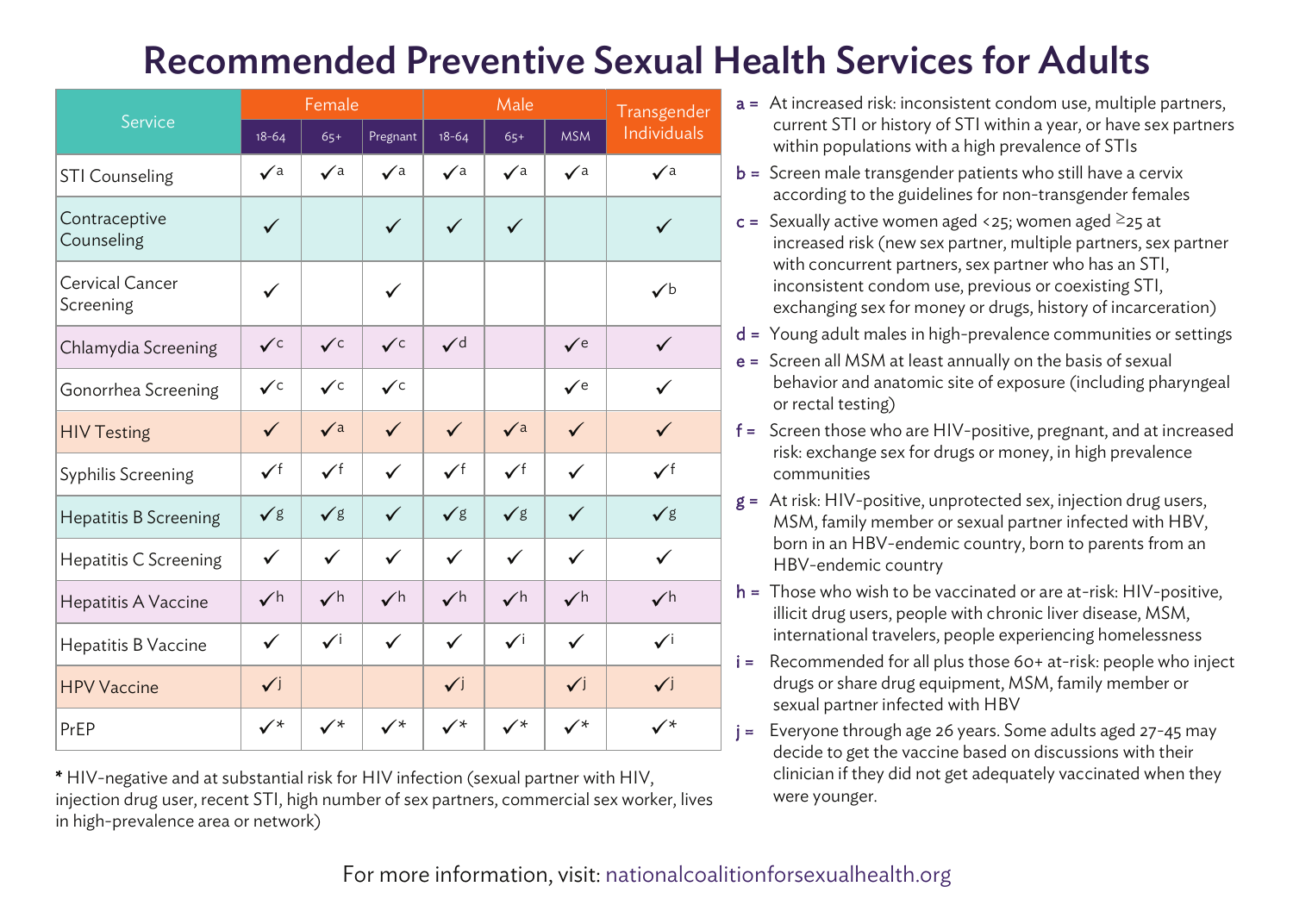# Essential Sexual Health Questions to Ask Adolescents

Ask all your adolescent patients the sexual health questions on this card. This will help you assess your patient's level of sexual risk and determine which additional questions to ask and which preventive services are needed (other side of card).

- 1. What questions do you have about your body and/or sex?
- 2. Your body changes a lot during adolescence, and although this is normal, it can also be confusing. Some of my patients feel as though they're more of a boy or a girl, or even something else, while their body changes in another way. How has this been for you?
- 3. Some patients your age are exploring new relationships. Who do you find yourself attracted to? (Or, you could ask, "How would you describe your sexual orientation?")
- 4. Have you ever had sex with someone? By "sex," I mean vaginal, oral, or anal sex. (If sexual activity has already been established, ask about sex in the past year.)

## Ask at Least Annually **If the Adolescent Has Had Sex, Ask About**

- $\checkmark$  Number of lifetime partners
- $\checkmark$  Number of partners in the past year
- $\checkmark$  Gender of those partners (men, women, both, or another gender identity)
- $\checkmark$  Types of sex (vaginal, oral, anal, other)
- $\checkmark$  Use of protection (condoms and contraception)
- $\checkmark$  Coercion or rape

### Prepare for the Sexual History Interview

- $\checkmark$  Explain to a parent or caregiver that you spend a portion of each visit alone with the adolescent.
- $\checkmark$  Put your patient at ease. Ensure confidentiality except if the adolescent intends to inflict harm or reports being abused. Know your state's laws that affect minor consent and patient confidentiality.
- $\checkmark$  Incorporate the four essential sexual health questions into a broader psychosocial history.
- $\checkmark$  Start with less threatening topics, such as school or activities, before progressing to more sensitive topics, such as drugs and sexuality.
- $\checkmark$  Use open-ended questions, rather than closed-ended, to better facilitate conversation.
- $\checkmark$  Listen for strengths and positive behaviors and for opportunities to give praise where praise is due.

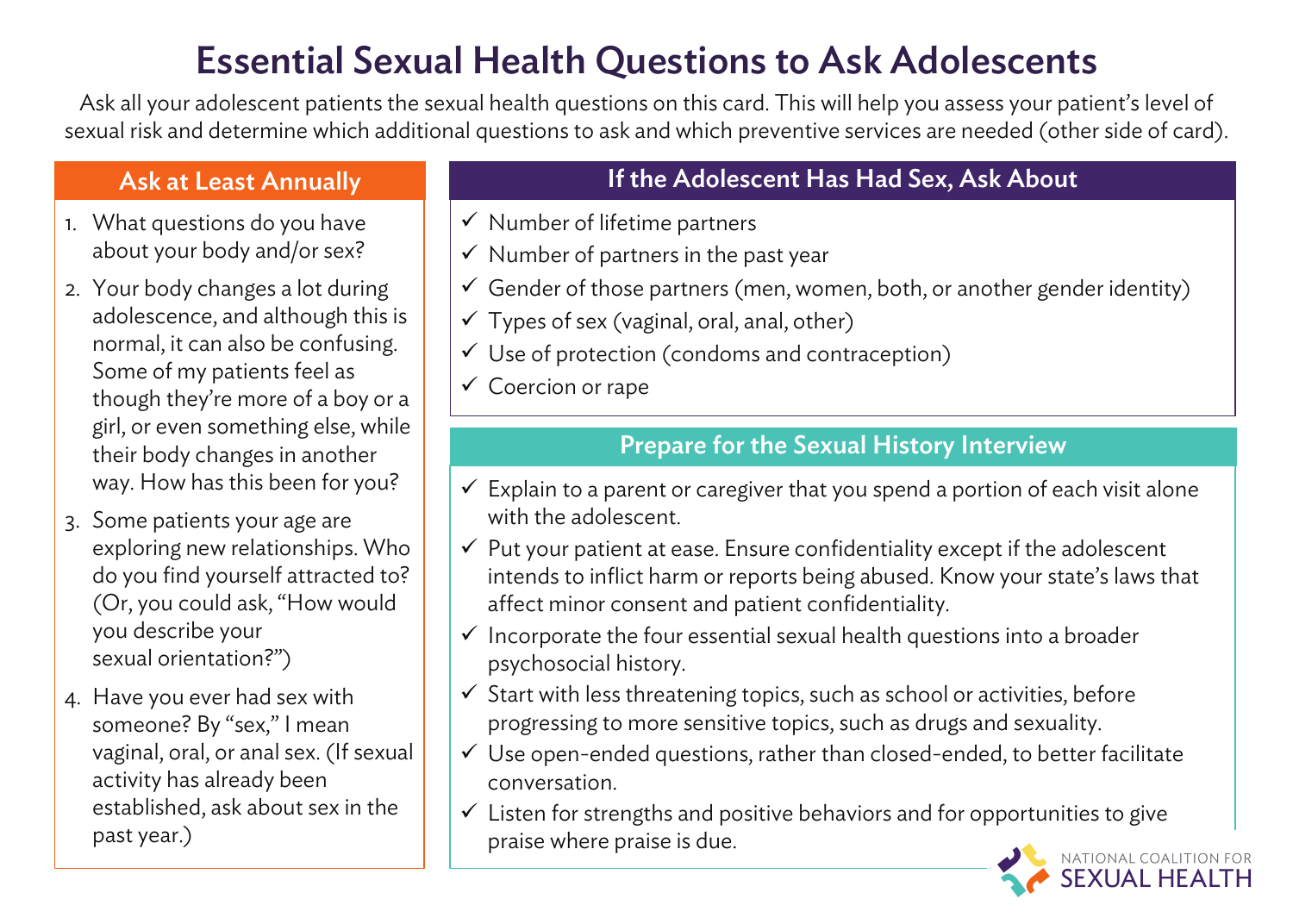## Recommended Preventive Sexual Health Services for Adolescents

| Service (Ages 13-17)      | Female         | Male           |
|---------------------------|----------------|----------------|
| <b>STI Counseling</b>     | $\checkmark$ a | $\sqrt{a}$     |
| Contraceptive Counseling  | ✓              | ✓              |
| Cervical Cancer Screening |                |                |
| Chlamydia Screening       | $\sqrt{a}$     | $\checkmark$   |
| Gonorrhea Screening       | $\checkmark$ a | $\checkmark$   |
| <b>HIV Testing</b>        | $\checkmark$   | $\checkmark$   |
| Syphilis Screening        | $\checkmark$ c | $\checkmark$ c |
| Hepatitis B Screening     | ✓∊             | ✓∊             |
| Hepatitis C Screening     | $\checkmark$ e | $\checkmark$ e |
| Hepatitis A Vaccine       | ✓              | ✓              |
| Hepatitis B Vaccine       | ✓              |                |
| <b>HPV Vaccine</b>        | ✓              | ✓              |
| PrEP                      | ✓∗             | ✓∗             |

\* HIV-negative and at substantial risk for HIV infection (sexual partner with HIV, injection drug user, recent STI, high number of sex partners, commercial sex worker, lives in high prevalence area or network) weighing at least 75 pounds (35 kg)

If the Adolescent Identifies as Lesbian, Gay, Bisexual, Transgender, Questioning (LGBTQ)

- $\checkmark$  Ask whether they have a trusted adult to talk to.
- $\checkmark$  Assess safety at home and school and whether they are being bullied or harassed.
- $\checkmark$  Link your patient to community or national organizations such as pflag.org or thetrevorproject.org for education and support.
- $\checkmark$  Counsel about using condoms and contraception. Adolescents who identify as lesbian or gay may also have sex with members of the opposite sex, which increases the risk for unintended pregnancy.
- $\checkmark$  Before counseling transgender patients, make sure you have knowledge of the patient's current anatomy and patterns of sexual behavior.

a = All sexually active adolescents

- b = Consider screening young adult males in high prevalence settings; screen all MSM at least annually on the basis of sexual behavior and anatomic site of exposure (including pharyngeal or rectal testing)
- c = Screen those who are HIV-positive, pregnant, MSM; consider screening those with a history of incarceration or sex work
- d = At risk: HIV-positive, pregnant, unprotected sex, injection drug users, MSM, family member or sexual partner infected with HBV, born in an HBV-endemic country, born to parents from an HBV-endemic country
- e = At risk: pregnant, past/current injection or intranasal drug use, long-term hemodialysis, born to mother with Hepatitis C, unregulated tattoo

For more information, visit[: nationalcoalitionforsexualhealth.org](https://nationalcoalitionforsexualhealth.org/)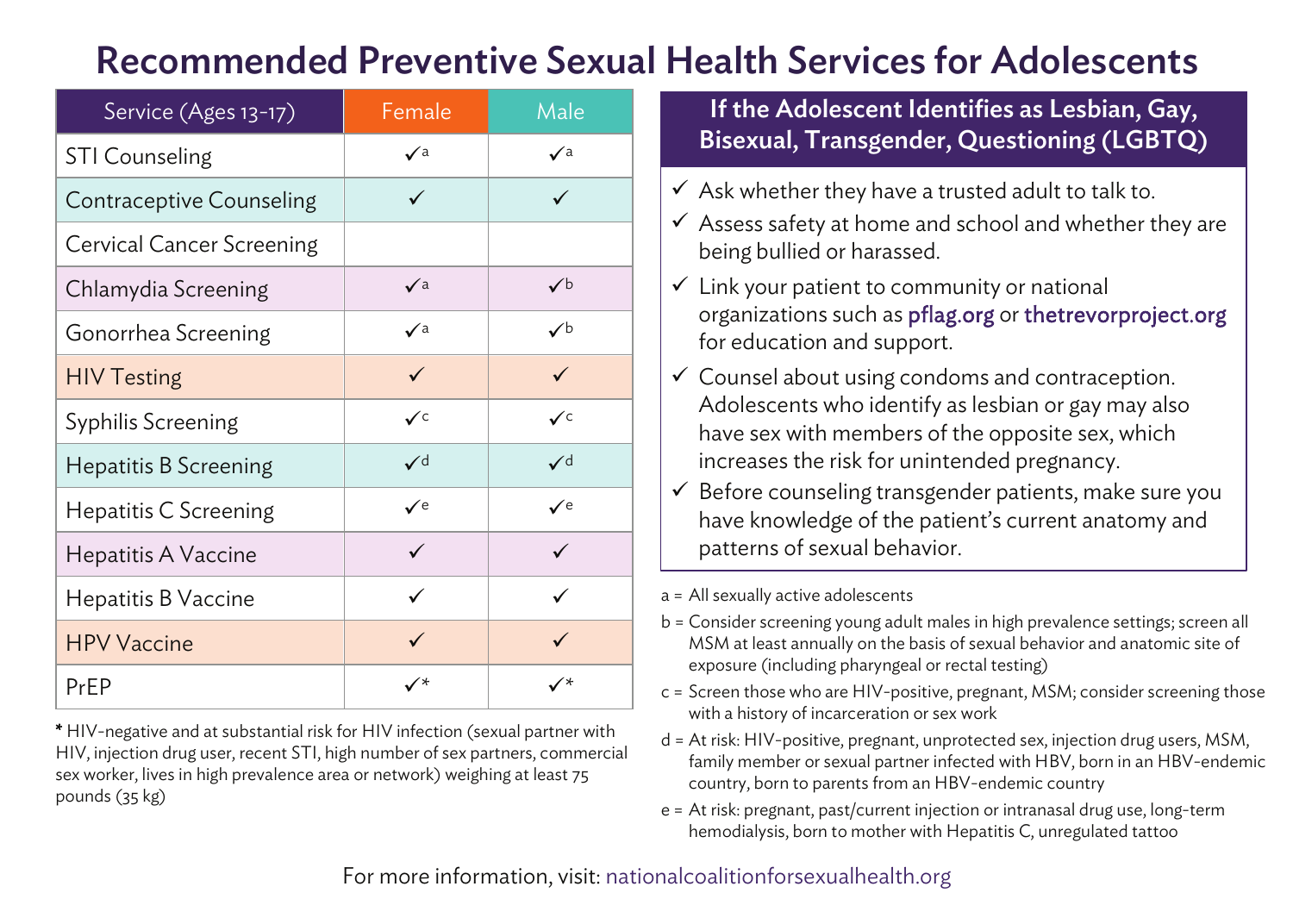# Essential Sexual Health Questions to Ask Adults

Ask all of your adult patients the questions on this card to start the conversation and to begin taking a thorough sexual history. For more questions to assess risk, refer to Table 1 of *Sexual Health and Your Patients: A Provider's Guide.*